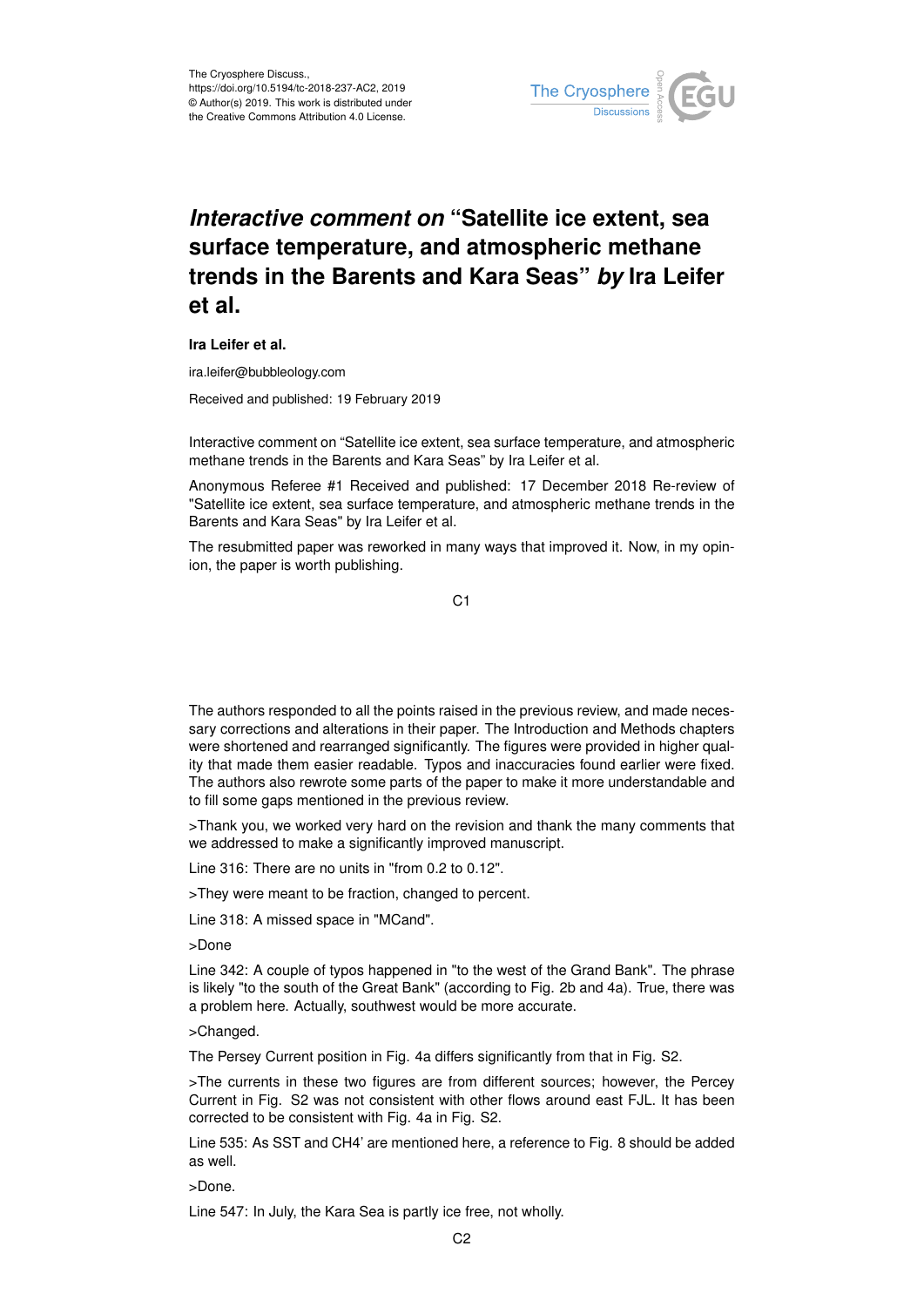>Corrected. Also note that in August it is ice free.

Line 555–556: The statement that "the MC then flows along the east shores of Franz Josef Land" is inaccurate. The western side of the St. Anna Trough (right east of Franz Josef Land) is a site where modified Atlantic waters (100–300 m) enter the northeastern Barents Sea from the north. The transformed Atlantic waters leave the Barents Sea between Novaya Zemlya and Franz Josef Land flowing mainly along the southern and eastern sides of the St. Anna Trough.

>True. We were imprecise as to where the MC flow goes, which is not important for this study, which is on the Barents and Kara Sea and the impact of currents – not what happens further north. Sentence rewritten and shortened to be correct and more focused.

Line 557: The Ob and Yenisei Rivers influence significantly the eastern and southeastern Kara Sea. Their impact on the northern Kara Sea, especially the northwestern part, is much weaker.

>Agreed, rewritten to distinguish the northern Kara Sea from the northeast margin.

Line 561: July or June?

>July – see Supp Fig. S8b

Line 564: Fig. 10c seems to be the right reference here.

>Yes. Fixed

Line 574: A typo in "In", the word needs lowercasing.

>Done

Line 583: A full stop was missed at the end of the sentence.

>Done

Line 686: A typo in "the Kara Straits", in the singular. It looks like a comma was missed

## $C<sub>3</sub>$

after "coast".

>Thanks, Done

Line 693: "north of the White Sea" is a bit inaccurate. Kolguyev Island is relatively far away from the White Sea northeastward. It is also northeast of the Kanin Peninsula.

>Changed. Agree that it is more appropriate to reference to the Kanin Peninsula given its importance to natural gas production and extensive reservoirs.

Line 697–698: There is no flow of the Murman Current around Franz Josef Land, just Arctic waters and underlying modified Atlantic waters which are continuation of Atlantic waters flowing along the continental shelf break through the Fram Strait west of Spitsbergen, then rounding the northern tip of the archipelago and flowing east along the continental slope.

>True. We were imprecise as to where the MC flow goes, which is not important for this study, which is on the Barents and Kara Sea and the impact of currents – not what happens further north. Sentence rewritten and shortened to be correct and more focused.

Line 714: The phrase "moving northwards from June–September" appears to be a bit ununderstandable.

>Rewritten: More rapid SST warming occurs offshore Novaya Zemlya shifting from south to north from June to September

Line 717–718: The northern Kara Sea is influenced by the Barents Sea and modified Atlantic waters (see the remark for lines 697–698) much stronger than by river outflow.

>Actually riverine outflow is very important to dominant for the Northern Kara Sea as revealed by its brackishness. The reader is now referenced to Section S3, which describes and provides citations)

Line 722: What season is described here, when the mixed layer becomes shallower